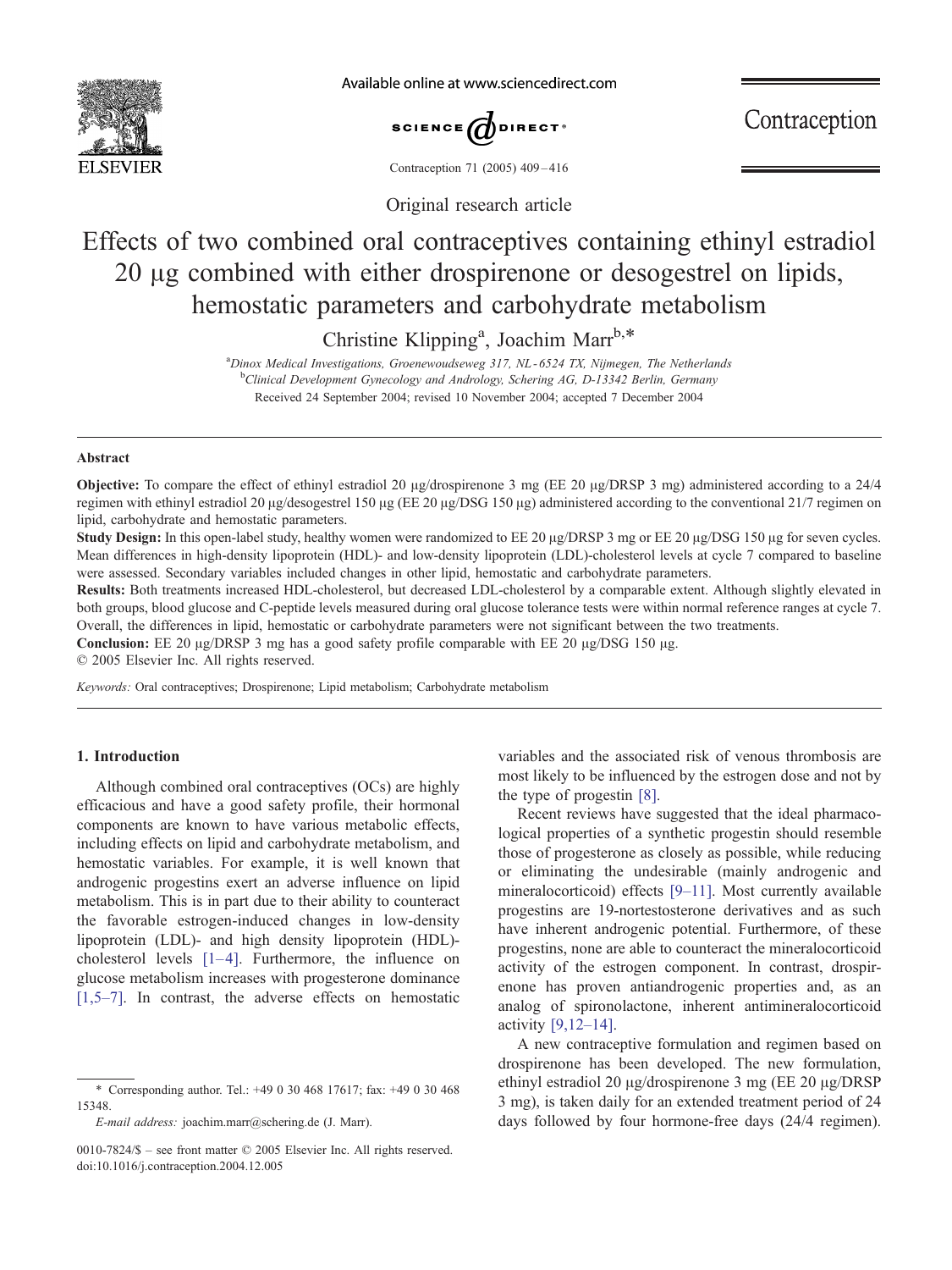The 24/4 regimen was developed in part to accentuate the benefits of drospirenone and to alleviate symptoms such as pelvic pain, headaches, bloating and breast tenderness that are common (particularly during the 7-day hormone-free interval) in most women who adhere to the conventional regimen of 21 days of active treat[ment](#page-7-0) followed by seven hormone-free days (21/7 regimen) [15]. Extending the days on active treatment is expected to reduce hormone withdrawal effects.

This open, randomized study was designed to compare the effects of  $EE$  20  $\mu$ g/DRSP 3 mg administered according to a  $24/4$  regimen with ethinyl estradiol 20  $\mu$ g/desogestrel 150  $\mu$ g (EE 20  $\mu$ g/DSG 150  $\mu$ g) administered according to the conventional 21/7 regimen on the lipid profile, hemostatic and carbohydrate metabolism parameters.

## 2. Materials and methods

# 2.1. Study design

This open-label, randomized, controlled study was conducted in a single center in The Netherlands. The study protocol was approved by an independent ethics committee and was conducted in accordance with both the Declaration of Helsinki (as revised in 1996) and the International Conference on Harmonization for Industry E6-Good Clinical Practice guidelines. All participants gave written and informed consent before enrolment.

# 2.2. Patients

Healthy women aged 18–35 years (including smokers up to the age of 30 years) requesting oral contraception were eligible to participate in this study. The exclusion criteria included: pregnancy or lactation; contraindications to contraceptive steroids; body mass index  $>30$  kg/m<sup>2</sup>; uncontrolled thyroid disorders; clinically significant findings that may worsen with hormonal treatment; depression or a history of depression in the last year; vascular disease or factors that predispose to vascular disease; diabetes mellitus or impaired glucose tolerance; sickle cell anemia; disturbance of lipid metabolism; use of medication that are known to affect the metabolism or pharmacokinetics of combined oral contraceptives such as hydantoins, barbiturates, rifampicin or St. John's wort; use of oral contraceptives (within two cycles from start of the study medication), any sex hormones (within three cycles), any long-acting injectable or implanted preparations (within 6 months); uncontrolled hypertension; and malignant or premalignant tumors.

# 2.3. Treatment

Patients were randomized according to a computergenerated randomization code to receive seven cycles of either EE 20 µg/DRSP 3 mg administered according to a 24/4 regimen or EE 20  $\mu$ g/DSG 150  $\mu$ g (Mercilon®, Organon,

Oss, The Netherlands) administered according to the conventional 21/7 regimen. Treatment in cycle 1 began on the first day of menstrual bleeding, which was considered as day 1 of the treatment cycle.

## 2.4. Clinical assessments

The patients were examined at a baseline screening visit to confirm their eligibility, medical history and general health status. Patients underwent a washout period for sex hormones before the next two clinic visits where blood samples were taken to determine baseline lipid parameters and plasma glucose levels (between cycle days 8 and 15), as well as baseline hemostatic variables, insulin and C-peptide levels (between cycle days 15 and 21). At the latter visit, randomization to study medication was performed and diary cards were issued.

Two clinic visits were scheduled during the treatment phase on days 16 –22 of cycles 3 and 7. A final follow-up clinic visit occurred  $10-17$  days after completing the study or on premature discontinuation.

Treatment compliance was assessed by analyzing patient diary cards of tablet intake along with the return of used, partially used or unused treatment packs.

Blood samples were taken to assess lipid, hemostatic and carbohydrate parameters at baseline and during the clinic visit in cycle 7 from patients in a fasting state before study drug administration. Analysis of the blood samples were performed at a central laboratory.

# 2.5. Primary target parameters

The primary target variables were relative changes in serum HDL- and LDL-cholesterol (calculated according to Friedewald) levels from baseline to cycle 7 of treatment.

## 2.6. Secondary target parameters

Other analyses performed at baseline and cycle 7 included serum total cholesterol, lipoprotein (a), triglycerides, HDL<sub>2</sub>-cholesterol and VLDL-cholesterol concentrations. Hemostatic parameters such as activation markers (prothrombin fragment  $1+2$ , D-dimer), pro- and anticoagulatory variables (fibrinogen, factor VII and factor VIII activity, antithrombin activity, protein C activity, protein S, APC resistance), and pro- and antifibrinolytic variables [plasminogen, tissue plasminogen activator (t-PA) activity, plasmin–antiplasmin (PAP) complex, plasminogen activator inhibitor-1 (PAI-1) antigen] were also assessed.

Insulin levels (fasting) were determined from blood samples taken at baseline and cycle 7. Total glucose and C-peptide levels were measured during an oral glucose tolerance test (OGTT). Patients were instructed to consume  $>$  250 g of carbohydrates on each of the 3 days preceding the test. The test was performed in the morning after an overnight fast (12 h), and food was not allowed during testing. The 75-g standardized OGTT was performed (i.e., patients consumed 75 g glucose for the test). Five 10-mL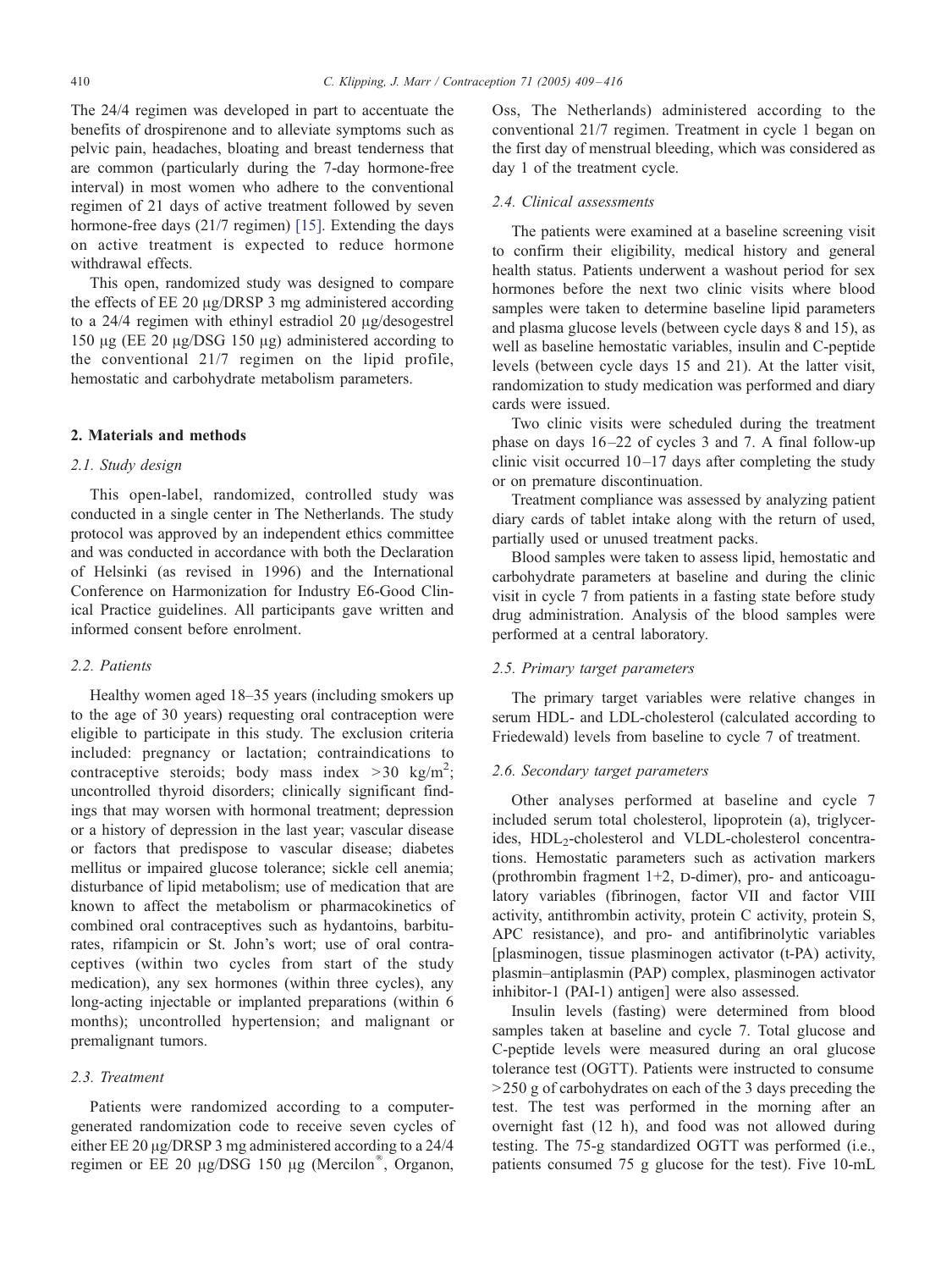<span id="page-2-0"></span>Table 1 Baseline characteristics (FAS)

|                         | $EE 20 \mu g/DRSP$<br>3 mg $(n=29)$ | $EE 20 \mu g/DSG$<br>150 µg $(n=30)$ |
|-------------------------|-------------------------------------|--------------------------------------|
| Age (years)             | $23.8 + 4.4$                        | $23.7 + 4.9$                         |
| Height (cm)             | $168.76 + 6.11$                     | $172.67 + 6.06$                      |
| Weight (kg)             | $62.73 + 7.85$                      | $64.77 + 5.95$                       |
| Body mass index (kg/m2) | $21.76 + 2.86$                      | $21.72 + 1.82$                       |
| Ethnic origin           |                                     |                                      |
| Caucasian               | 29                                  | 29                                   |
| Other (Asian/Creole)    | 0                                   |                                      |

blood samples were obtained within 30 min before, and 30, 60, 90 and 120 min ( $\pm$ 5 min) after ingestion of the glucose load. The area under the concentration time curve (AUC) of glucose during the OGTT was then determined.

The vaginal bleeding pattern was assessed by analyzing the number and type of bleeding episodes recorded on the same diary cards as for tablet intake. Bleeding episodes were rated by the patients as: none, no vaginal bleeding; spotting, no requirement for sanitary protection except panty liners; light, need for sanitary protection but less bleeding than that associated with normal menstruation relative to the patient's experience; normal, like normal menstruation relative to the patient's experience; or heavy, more than normal menstruation relative to the patient's experience. The bleeding episodes were described using the 90-day reference period method recommended by the WHO [\[16\].](#page-7-0) The first reference period started on the first day of treatment. According to the day on which each bleeding episode started, it was assigned to the appropriate reference period. Therefore, an episode that started between days 1 and 90 was assigned to the first reference period, and an episode that started during days 91–180 was assigned to the second reference period.

#### 2.7. General safety and tolerability assessments

General safety assessments included monitoring for adverse events, changes in vital signs and changes in laboratory values for hematological variables and blood chemistry. Physical and gynecological examinations (including a cervical smear) were performed at baseline and on study completion. The physician classified the likelihood of a relationship between an adverse event and the study medication as none, unlikely, possible, probable and definite.

## 2.8. Statistical analyses

All efficacy analyses were performed on the full analysis set (FAS) and on the per protocol set (PPS). For the safety variables, FAS was analyzed only. All randomized volunteers who took at least one tablet of study medication and for whom at least one observation post randomization was available were included in the FAS. A patient was excluded from the PPS if they had a major violation of the inclusion or exclusion criteria; took  $\leq$ 26 or  $>$ 30 EE 20  $\mu$ g/DRSP 3 mg tablets or  $\leq$  19 or  $\geq$  23 EE 20  $\mu$ g/DSG 150  $\mu$ g tablets in any cycle; or had any major protocol deviations.

Assuming a drop-out probability of 30% (including all major deviations from the protocol), 30 patients per group were recruited in order to have a sample size of approximately 20 volunteers per group in the PPS.

All variables were analyzed using descriptive statistical methods. The primary variables were the ratio of HDLcholesterol levels at cycle 7 compared to baseline and the ratio of LDL-cholesterol at the same time points. The ratios were log-transformed and the 95% confidence intervals (CIs) calculated for the mean differences between the treatment groups on the logarithmic scale. An anti-log transformation yielded primary variables on the original scale.

The ratio of the AUC of glucose (during OGTT) at cycle 7 to baseline was analyzed using the same method as for the primary variables. In addition, the 95% CI of the mean difference between treatments (EE 20  $\mu$ g/DRSP 3 mg-EE  $20 \mu g/DSG$  150  $\mu g$ ) was also calculated for the changes between cycle 7 and baseline for prothrombin fragments



Fig. 1. Changes from baseline to cycle 7 of (A) HDL-cholesterol and (B) LDL-cholesterol, following treatment with EE 20  $\mu$ g/DRSP 3 mg or EE  $20 \mu g / DSG$  150 μg (FAS).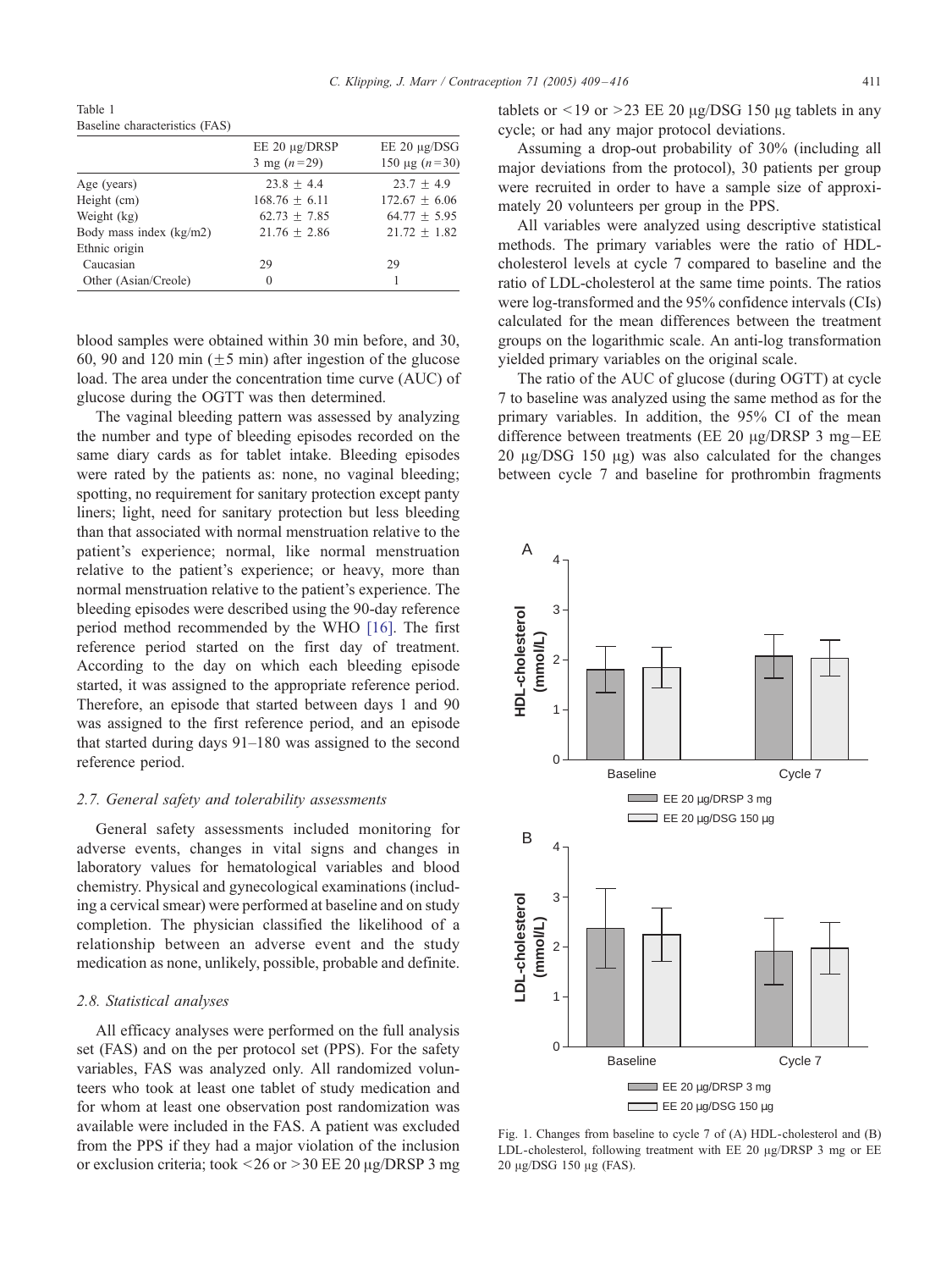Table 2 Geometric mean ratios (cycle 7/baseline) for changes in HDL- and LDL-cholesterol (FAS)

|                 | EE 20 $\mu$ g/DRSP 3 mg | EE 20 $\mu$ g/DSG 150 $\mu$ g | Ratio of geometric means                 |
|-----------------|-------------------------|-------------------------------|------------------------------------------|
|                 | Geometric mean ratio    | Geometric mean ratio          | $(EE 20 \mu g/DRSP 3 mg)$                |
|                 | (cycle 7/baseline)      | (cycle 7/baseline)            | (EE 20 $\mu$ g/DSG 150 $\mu$ g) (95% CI) |
| HDL-cholesterol | . . 15                  | 1.10                          | 1.05(0.97, 1.13)                         |
| LDL-cholesterol | 0.79                    | 0.88                          | 0.90(0.79, 1.03)                         |

 $1+2$  and the D-dimer values. The bleeding episodes were described using the 90-day reference period method recommended by the WHO.

# 3. Results

# 3.1. Subject disposition

A total of 60 patients were randomized to receive EE  $20 \mu g / DRSP$  3 mg (n=30) or EE 20  $\mu g / DSG$  150  $\mu g$  $(n=30)$ . Of these, 29 patients assigned to the EE 20 Ag/DRSP 3 mg group and 30 assigned to the EE  $20 \mu$ g/DSG 150  $\mu$ g group were included in the FAS. Seven patients discontinued the study prematurely, four in the EE 20 µg/DRSP 3 mg group and three in the EE 20 µg/DSG 150  $\mu$ g group. Reasons for discontinuation in the EE 20 Ag/DRSP 3 mg group included continuous vaginal bleeding, irritable mood, headache and pregnancy before receiving study medication. Reasons for discontinuation in the EE 20  $\mu$ g/DSG 150 mg group included emotional lability, intracyclic bleeding and finished relationship. There were 13 subjects with major protocol violations in the study, eight subjects in the EE 20  $\mu$ g/DRSP 3 mg group (pill intake irregularities  $n=1$ , excluded concomitant medication  $n=2$ , inclusion/exclusion criteria violations  $n=2$ , procedure deviations  $n=3$ ) and five subjects in the EE 20/DSG 150 mg with the following G protocol violations. The PPS included 22 patients in the EE 20 µg/DRSP 3 mg group and 25 patients in the EE 20  $\mu$ g/DSG 150  $\mu$ g group. There were no relevant differences in patient characteristics at baseline between the two treatment groups ([Table](#page-2-0) [1\)](#page-2-0).

## 3.2. Primary target variables

Changes in HDL- and LDL-cholesterol levels from baseline to cycle 7 are presented in [Fig.](#page-2-0) [1;](#page-2-0) both treatments

Table 3 Changes in the lipid profile from baseline to cycle 7 (FAS)

increased HDL-cholesterol levels but decreased LDLcholesterol levels. The increase in HDL-cholesterol levels was more pronounced in the  $EE$  20  $\mu$ g/DRSP 3 mg group compared with the EE 20  $\mu$ g/DSG 150  $\mu$ g group (16% vs. 11%, respectively), as was the decrease in LDL-cholesterol levels  $(-18\% \text{ vs. } -10\%$ , respectively). The geometric mean ratios (cycle 7/baseline) for HDL- and LDL-cholesterol are summarized in Table 2. There was no statistically significant difference between the two groups in terms of the HDL- and LDL-cholesterol changes observed after seven cycles. Similar results were obtained for the PPS.

#### 3.3. Secondary target variables

As the data obtained for the secondary variables in the FAS and PPS were similar, data are only presented for the FAS. For both the primary and secondary variables, none of the observed changes were clinically significant.

# 3.3.1. Additional lipid parameters

Changes in other lipid variables from baseline to cycle 7 of treatment are shown in Table 3. None of the changes between the treatment groups were found to be statistically significant. Furthermore, for the primary variables of HDLand LDL-cholesterol and all the secondary lipid variables, the majority of volunteers' values were within the reference range at all time points.

Total cholesterol concentration did not vary significantly with treatment in both groups. Lipoprotein (a) concentration decreased slightly  $(-5%)$  from baseline to study end in both treatment groups. Triglycerides, HDL<sub>2</sub>- and VLDLcholesterol concentrations increased by a greater extent from baseline to cycle 7 in the EE 20  $\mu$ g/DRSP 3 mg group (triglycerides, 78%; HDL2, 20%; VLDL, 78%) compared with the EE 20  $\mu$ g/DSG 150  $\mu$ g group (triglycerides, 40%;  $HDL<sub>2</sub>$ , 4%; VLDL, 41%).

|                            | EE 20 $\mu$ g/DRSP 3 mg ( <i>n</i> = 29) |                               | EE 20 $\mu$ g/DSG 150 $\mu$ g ( <i>n</i> =30) |                               |
|----------------------------|------------------------------------------|-------------------------------|-----------------------------------------------|-------------------------------|
|                            | Absolute change<br>Mean (SD)             | Ratio (post/pre)<br>Mean (SD) | Absolute change<br>Mean (SD)                  | Ratio (post/pre)<br>Mean (SD) |
|                            |                                          |                               |                                               |                               |
| Total cholesterol (mmol/L) | 0(0.61)                                  | 1.01(0.14)                    | 0.02(0.48)                                    | 1.01(0.11)                    |
| Triglycerides (mmol/L)     | 0.53(0.44)                               | 1.78(0.76)                    | 0.27(0.38)                                    | 1.40(0.46)                    |
| $HDL2$ (mmol/L)            | 0.09(0.23)                               | 1.20(0.37)                    | 0(0.18)                                       | 1.04(0.27)                    |
| $VLDL$ (mmol/L)            | 0.24(0.20)                               | 1.78(0.79)                    | 0.12(0.17)                                    | 1.41(0.46)                    |
| $Lp(a)$ (g/L)              | $-0.03(0.06)$                            | 0.95(0.12)                    | $-0.03(0.08)$                                 | 0.95(0.20)                    |

Lp(a), lipoprotein (a).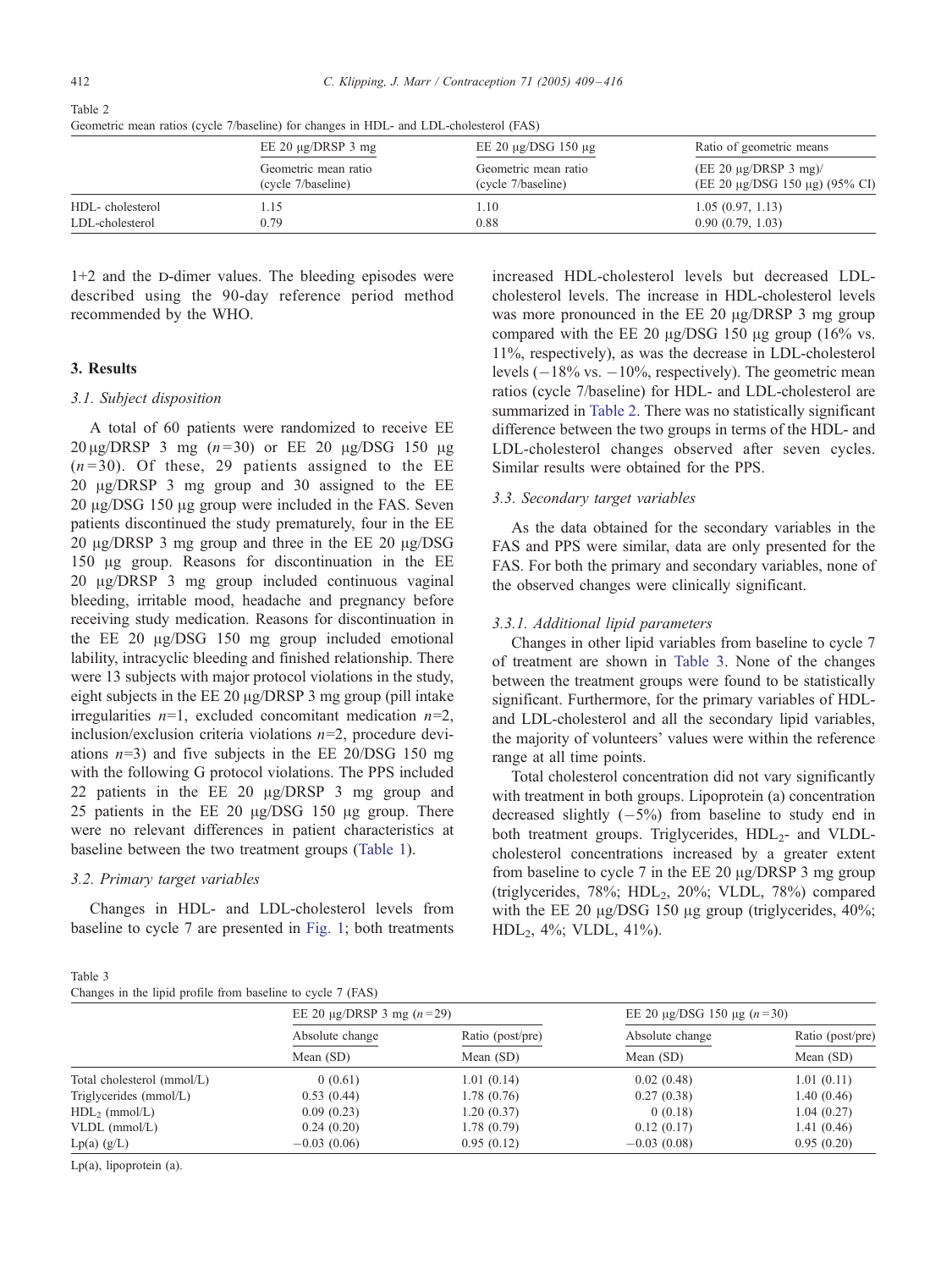Table 4 Changes in hemostatic parameters from baseline to cycle 7 (FAS)

|                              | EE 20 $\mu$ g/DRSP 3 mg ( <i>n</i> = 29) |                               | EE 20 $\mu$ g/DSG 150 $\mu$ g ( <i>n</i> =30) |                               |
|------------------------------|------------------------------------------|-------------------------------|-----------------------------------------------|-------------------------------|
|                              | Absolute change<br>Mean $(SD)$           | Ratio (post/pre)<br>Mean (SD) | Absolute change<br>Mean $(SD)$                | Ratio (post/pre)<br>Mean (SD) |
|                              |                                          |                               |                                               |                               |
| (Pro)coagulatory factors     |                                          |                               |                                               |                               |
| Factor VII activity (%)      | 64.27 (25.50)                            | 1.56(0.23)                    | 46.44 (22.71)                                 | 1.36(0.16)                    |
| Factor VIII activity (%)     | 21.00 (24.23)                            | 1.21(0.25)                    | 11.11(20.59)                                  | 1.10(0.17)                    |
| Fibrinogen $(mg/dL)$         | 42.42 (36.37)                            | 1.18(0.16)                    | 34.63 (32.65)                                 | 1.14(0.12)                    |
| Anticoagulation variables    |                                          |                               |                                               |                               |
| Antithrombin activity $(\%)$ | $-3.58(8.73)$                            | 0.97(0.09)                    | $-7.22(7.40)$                                 | 0.93(0.07)                    |
| Protein C activity $(\% )$   | 29.62 (17.24)                            | 1.30(0.19)                    | 16.89 (13.84)                                 | 1.17(0.15)                    |
| Protein S, free $(\% )$      | $-8.65(12.43)$                           | 0.90(0.15)                    | $-0.85(15.26)$                                | 1.00(0.20)                    |
| Protein S, total $(\%)$      | $-13.58(12.57)$                          | 0.82(0.15)                    | $-9.30(16.27)$                                | 0.88(0.29)                    |
| (Pro)fibrinolytic parameters |                                          |                               |                                               |                               |
| Plasminogen $(\% )$          | 40.23(15.47)                             | 1.37(0.13)                    | 34.07 (11.81)                                 | 1.31(0.10)                    |
| t-PA activity (U/mL)         | 0.38(0.48)                               | 8.02 (8.54)                   | 0.33(0.53)                                    | 6.31(7.62)                    |
| PAP complex $(\mu g/mL)$     | 128.46 (102.07)                          | 1.72(0.62)                    | 96.19 (79.82)                                 | 1.54(0.53)                    |
| Antifibrinolytic parameters  |                                          |                               |                                               |                               |
| PAI-I antigen (ng/mL)        | $-22.38(14.89)$                          | 0.32(0.23)                    | $-27.15(22.28)$                               | 0.28(0.16)                    |

#### 3.3.2. Hemostatic parameters

Both treatments caused increases in the levels of the activation markers of thrombin and fibrin turnover (i.e., prothrombin fragments  $1+2$  and D-dimers). However, the mean increase (cycle 7-baseline) in prothrombin fragments  $1+2$  was less pronounced in the EE 20  $\mu$ g/DRSP 3 mg group compared with the EE 20  $\mu$ g/DSG 150  $\mu$ g group [0.25 nmol/L (SD 0.23) vs. 0.19 nmol/L (SD 0.19), respectively]. The difference in means between the two treatments (EE 20  $\mu$ g/DRSP 3 mg-EE 20  $\mu$ g/DSG 150  $\mu$ g) was not statistically significant  $(-0.06 \text{ nmol/L}; 95\% \text{ CI})$  $-0.18$ , 0.06). In contrast, for D-dimer, the mean increase was greater in the  $EE$  20  $\mu$ g/DRSP 3 mg group than in the EE 20  $\mu$ g/DSG 150  $\mu$ g group [96.00 ng/mL (SD 13.36) vs. 80.74 ng/mL (SD 83.77)]. Again, the difference in mean change between the two treatments was not significant (15.26 ng/mL; 95% CI -45.91, 76.43).

For all other hemostatic parameters, the majority of patients' values were within the reference range at cycle 7 (Table 4). Anticoagulatory variables (AT-III antigen, free and total protein S and APC resistance) all decreased slightly, except for protein C antigen, which increased in both treatment groups. The profibrinolytic variables of plasminogen and PAP complex increased from baseline to cycle 7 in both treatment groups. Although the increase in plasminogen was similar in both treatment groups, the increase in the level of PAP complex was slightly greater in the EE 20  $\mu$ g/DRSP 3 mg group. In contrast, t-PA antigen levels decreased in both treatment groups, while t-PA activity strongly increased in both treatment groups, with the increase observed in the EE 20  $\mu$ g/DRSP 3 mg group being greater than that in the EE 20  $\mu$ g/DSG 150  $\mu$ g group (702% vs. 531%, respectively). The levels of the antifibrinolytic variable, PAI-1 antigen, decreased considerably in both treatment groups  $(-68\% \text{ vs.}$  $-72\%$ , respectively).

#### 3.3.3. Carbohydrate metabolism parameters

The mean levels of glucose during OGTT at baseline and at cycle 7 for both treatments are shown in Fig. 2. There were slight increases in the AUC for glucose for both contraceptive preparations ([Table](#page-5-0) [5\)](#page-5-0); the geometric mean ratios (cycle 7/baseline) for AUC during OGTT were 1.13 and 1.10 for the EE 20  $\mu$ g/DRSP 3 mg and EE 20  $\mu$ g/DSG 150  $\mu$ g groups, respectively. The observed difference between the two treatments was not significant as indicated by the 1.03 (95% CI 0.93, 1.13) ratio of geometric means  $[(EE 20 \mu g/DRSP 3 mg)/(EE 20 \mu g/DSG 150 \mu g)].$ 

C-peptide values also increased from baseline to cycle 7 in both treatment groups; ([Table](#page-5-0) [5\)](#page-5-0), however, the increase was more pronounced in the  $EE$  20  $\mu$ g/DRSP 3 mg group



Fig. 2. The time course of glucose (mmol/L) at baseline and cycle 7 (FAS).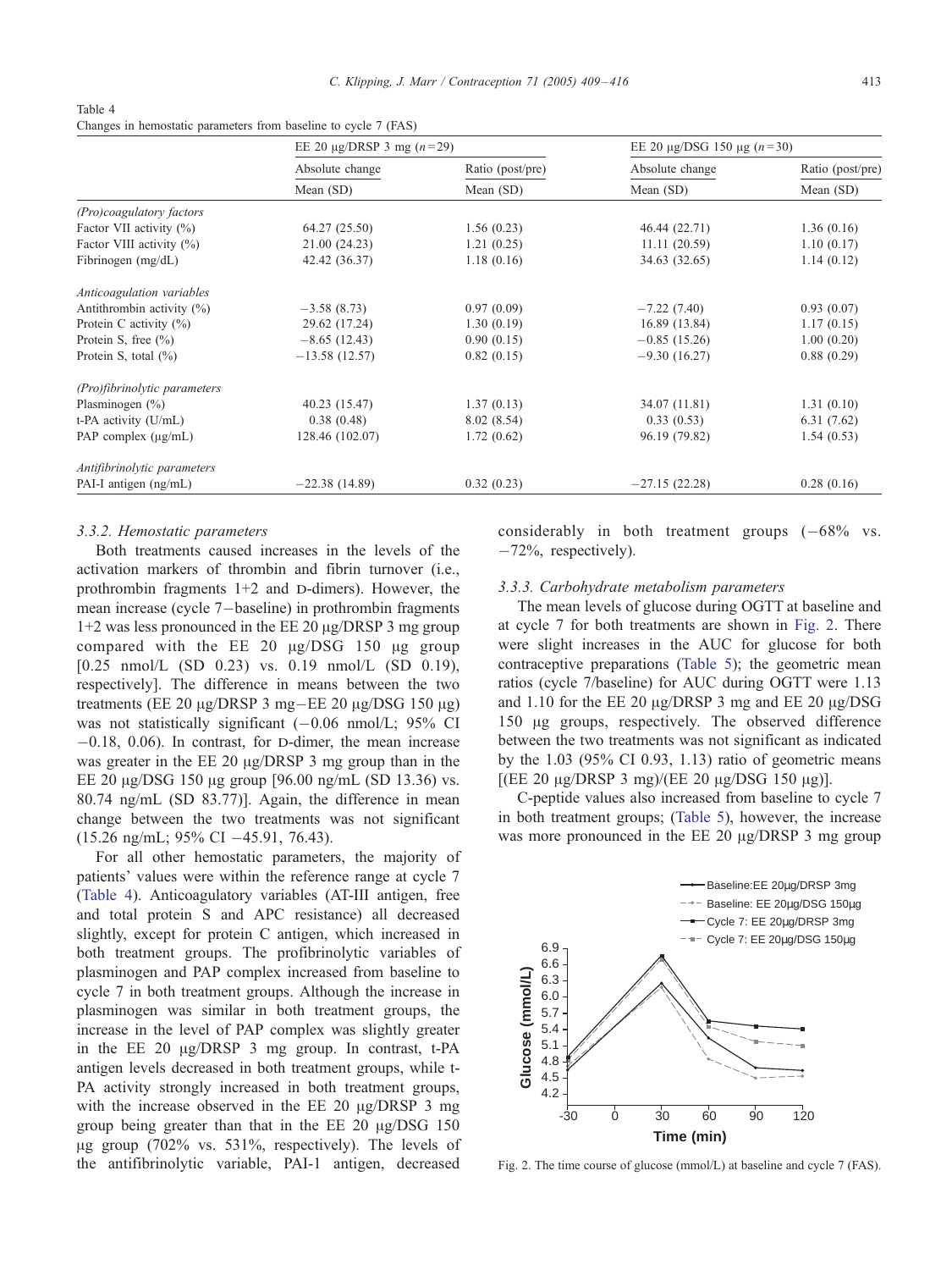<span id="page-5-0"></span>

| Table 5                                                                      |  |
|------------------------------------------------------------------------------|--|
| Changes in carbohydrate metabolism parameters from baseline to cycle 7 (FAS) |  |

|                             | EE 20 $\mu$ g/DRSP 3 mg ( <i>n</i> =26) |                               | EE 20 $\mu$ g/DSG 150 $\mu$ g (n=27) |                               |
|-----------------------------|-----------------------------------------|-------------------------------|--------------------------------------|-------------------------------|
|                             | Absolute change<br>Mean (SD)            | Ratio (post/pre)<br>Mean (SD) | Absolute change<br>Mean $(SD)$       | Ratio (post/pre)<br>Mean (SD) |
|                             |                                         |                               |                                      |                               |
| AUC glucose $[(h \, mg)/L]$ | 1.54(2.89)                              | 1.15(0.24)                    | 1.31(2.02)                           | 1.11(0.17)                    |
| $C$ -peptide $(ng/mL)$      |                                         |                               |                                      |                               |
| $-30$ min                   | 0.12(0.42)                              | 1.12(0.29)                    | 0.03(0.53)                           | 1.05(0.31)                    |
| $30 \text{ min}$            | 0.17(1.68)                              | 1.05(0.24)                    | $-0.28(1.51)$                        | 0.98(0.22)                    |
| $60$ min                    | $0.40~(2.97)^{a}$                       | $1.19(0.42)^a$                | $-0.28(1.45)$                        | 0.99(0.21)                    |
| $90 \text{ min}$            | 1.40(2.54)                              | 1.33(0.40)                    | 0.61(1.67)                           | 1.13(0.30)                    |
| $120 \text{ min}$           | 1.23(1.73)                              | 1.30(0.37)                    | 0.47(2.07)                           | 1.16(0.39)                    |
| Insulin $(mU/L)$            | 1.61 $(2.40)^a$                         | $1.58~(0.88)^{a}$             | 0.51(4.19)                           | $1.55$ $(1.27)^{b}$           |

 $n = 25.$ <br>b  $n = 26.$ 

(30% at 120 min of OGTT) as compared with the EE 20  $\mu$ g/DSG 150  $\mu$ g group (16% at 120 min of OGTT). Insulin levels increased from baseline to cycle 7 (Table 5) in the EE  $20 \mu$ g/DRSP 3 mg and EE 20  $\mu$ g/DSG 150  $\mu$ g groups by a similar extent (58% vs. 55%, respectively).

#### 3.3.4. Bleeding profile

In both treatment groups, the mean number of bleeding/ spotting episodes and days, as well as the mean duration of these bleeding episodes, decreased from reference period 1



Fig. 3. Bleeding pattern: (A) mean number and (B) mean length of bleeding/spotting episodes during the 90-day reference periods, after treatment with EE 20 μg/DRSP 3 mg or EE 20 μg/DSG 150 μg (FAS).

to 2 (Fig. 3). The mean number of spotting-only episodes was low in both groups occurring at an incidence of  $\leq 1$ episode per reference period. In addition, the mean length of spotting-only episodes decreased from reference period 1 to 2 in both groups [from 3.02 days (SD 1.60) to 2.36 days (SD 0.97) in the EE 20  $\mu$ g/DRSP 3 mg group and from 3.33 days (SD 1.60) to 2.08 days (SD 1.07) in the EE 20  $\mu$ g/DSG  $150 \mu$ g group].

#### 3.3.5. Contraceptive efficacy

No pregnancies occurred while on study medication.

# 3.4. Safety and tolerability

Both treatments were well tolerated and none of the other laboratory assessments or physical medical assessments gave rise to any safety concerns. Treatment-related (possibly, probably, definitely related to treatment) adverse events occurred in 17 (58.6%) patients in the EE 20  $\mu$ g/DRSP 3 mg group and in 13 (43.4%) patients in the EE 20  $\mu$ g/DSG 150 Ag group. Overall, the four most frequent treatment-related adverse events were headache ( $n=5$ : EE 20  $\mu$ g/DRSP 3 mg,  $n=2$ : EE 20  $\mu$ g/DSG 150  $\mu$ g), emotional lability (n=2: EE 20 μg/DRSP 3 mg,  $n=4$ : EE 20 0 μg/DSG 150 μg), acne  $(n=2: EE 20 \mu g/DRSP 3 mg, n=2: EE 20 \mu g/DSG 150 \mu g)$ and dysmenorrhea ( $n=2$ : EE 20  $\mu$ g/DRSP 3 mg,  $n=2$ : EE  $20 \mu$ g/DSG 150  $\mu$ g). No deaths or serious adverse events occurred in the course of the study.

# 4. Discussion

This study showed that both  $EE 20 \mu g / DRSP 3$  mg and  $EE$ 20 μg/DSG 150 μg have similar effects on lipid, hemostatic and carbohydrate parameters. Overall, these results suggest that extending the period of active treatment by 3 days per treatment cycle (24/4 regimen) does not have any negative influence on these parameters compared with the conventional  $21/7$  regimen. Furthermore, EE 20  $\mu$ g/DRSP 3 mg demonstrated a safety profile comparable to other combined OCs with no reasons for any safety concerns [\[4,17–19\].](#page-6-0)

The increase in HDL-cholesterol levels and the decrease in LDL-cholesterol levels observed with both study medi-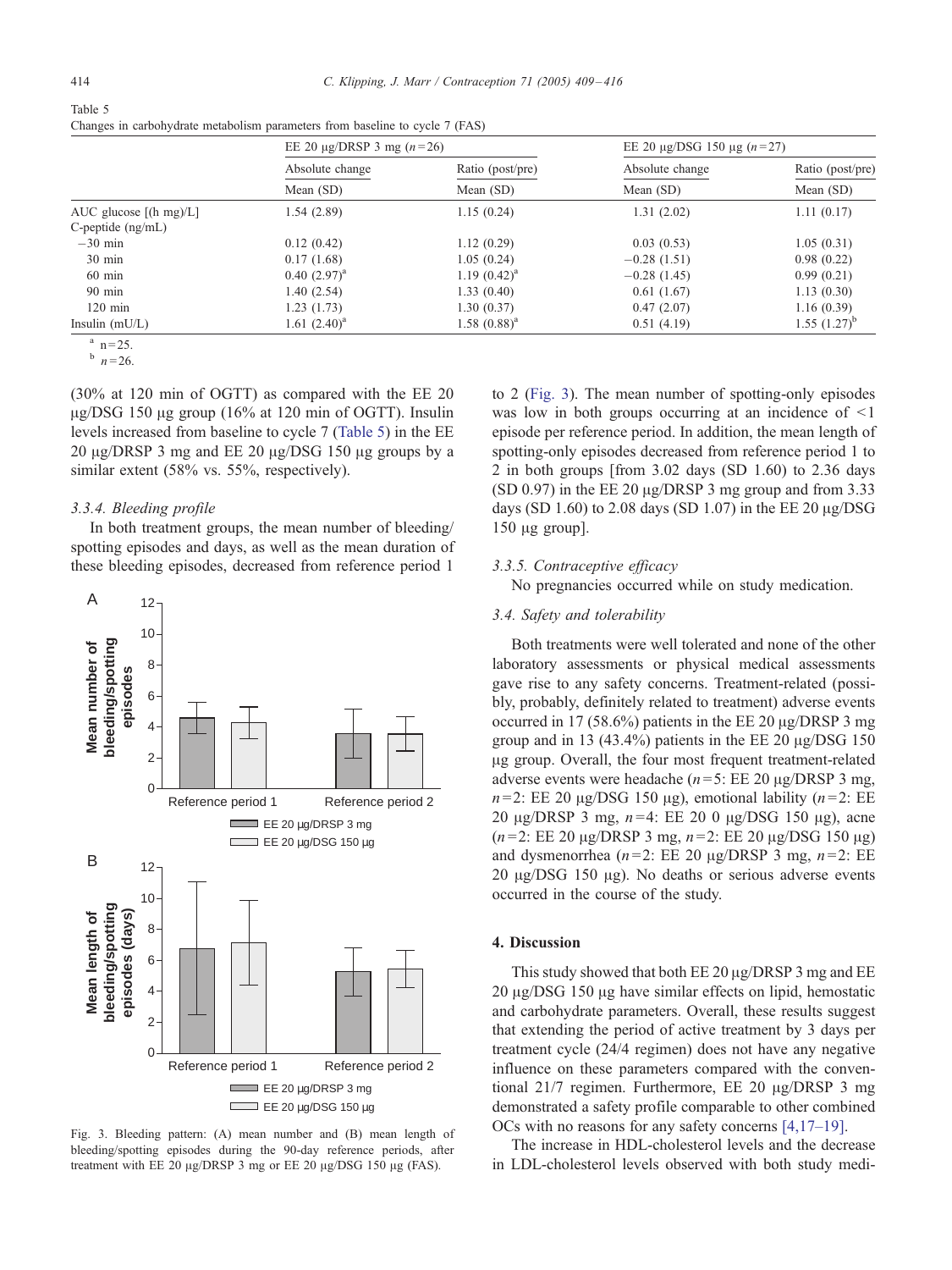<span id="page-6-0"></span>cations in our study have been understood to be favorable effects of estrogen. Although there were no significant differences in HDL- and LDL-cholesterol levels between the two treatment groups, the greater increase in HDL-cholesterol (16% vs. 11%) and the greater decrease in LDL-cholesterol  $(-18\% \text{ vs. } -10\%)$  observed with EE 20  $\mu$ g/DRSP 3 mg treatment may reflect the lack of androgenic activity with DRSP compared with DSG. In a recently published study looking at lipid metabolism over 13 cycles,  $EE$  30  $\mu$ g/DRSP 3 mg also increased HDL-cholesterol levels by 12.8% compa[red w](#page-7-0)ith an increase of  $11.8\%$  with EE 30  $\mu$ g/DSG 150 Ag [20]. Similarly, in a study by Oelkers et al. [12], HDLcholesterol rose by 9 and 23% in patients treated with EE 30 and 20  $\mu$ g/DRSP 3 mg, respectively, whereas it fell by 12% in patients treated with EE 30 µg/levonorgestrel. Furthermore, the authors found that LDL-cholesterol levels fell by similar rates to our findings  $(-12\% \text{ EE } 20 \text{ µg}/\text{DRSP})$ 3 mg). Studies with other contraceptive preparations have also shown similar increases in HDL-cholesterol and reductions in LDL-cholesterol [\[21–25\].](#page-7-0)

In our study, total cholesterol levels did not alter but there was an increase with both  $EE 20 \mu g/DRSP 3 mg$  and  $EE 20$  $\mu$ g/DSG 150  $\mu$ g in the levels of triglycerides (+78%, +40%),  $HDL<sub>2</sub>$  (+20%, +4%) and VLDL-cholesterol (+78%, +41%). A similar rise in triglyceride levels was observed after 13 cycles of treatment with the higher EE  $(30 \mu g)$  dose of these contraceptives  $(+73.6\%$  in the DRSP group and  $+61.3\%$  in DSG group). This rise in triglyceride levels have also been observed with contraceptives containing EE combined with gestodene or norgestimate (24–100% increase) [\[21,22,24,25\].](#page-7-0) However, from the literature, it seems that an EE-induced rise in triglyceride levels does not appear to increase atherosclerotic risk if LDL levels are not increased and HDL levels remain high [\[26\].](#page-7-0)

The observed changes in hemostatic parameters in this study, the increase in activation markers for thrombin (clotting activation) and fibrin (fibrinolytic activation) turnover, in (pro)coagulatory parameters, and in (pro)fibrinolytic parameters as well as the decrease in PAI-1 antigen levels, suggest that the overall balance between factors influencing hemostasis were maintained on an up-regulated level in both treatment groups. Overall, the changes in hemostatic profiles observed with EE 20 µg/DRSP 3 mg treatment in our study are consistent with those observed with other OCs containing gestodene, levonorgestrel or desogestrel [\[18,27–29\].](#page-7-0)

Blood glucose and C-peptide levels measured during OGTT remained within reference range at cycle 7 for both treatments, despite small increases in AUC for glucose and levels of C-peptide in both groups. In addition, although insulin levels increased from baseline to cycle 7 by a similar extent in both groups, these also remained in the reference range for the majority of patients. Overall, the changes in these carbohydrate parameters are consistent with those reported for combinations of EE with DRSP [12,17] or DSG [\[17\].](#page-7-0) Although, DSG has been demonstrated to have generally less effects on carbohydrate metabolism than older progestins [6,19], all progestins derived from 19 nortestosterone have the potential to impair glucose tolerance and increase insulin resistance.

Overall, our results confirm that extending active treatment with EE 20  $\mu$ g/DRSP 3 mg to 24 days (24/4) regimen) does not make any difference in the safety profile compared with other combined OCs administered according to the conventional 21/7 regimen. The extended period of active treatment is expected to benefit women who suffer from hormonal withdrawal symptoms that are particularly common during the 7-day hormone-free interval associated with the conventional regimen [\[15\].](#page-7-0)

In conclusion, treatment with EE 20  $\mu$ g/DRSP 3 mg following a 24/4 regimen is well tolerated and has a good safety profile that is comparable with  $EE 20 \mu g/DSG 150 \mu g$ treatment following the conventional 21/7 regimen. The observed favorable changes in HDL-cholesterol and LDLcholesterol suggest a potential cardioprotective benefit, and the changes in the hemostatic parameters are comparable to those observed with other OCs. The carbohydrate parameters in both treatment groups are not suggestive of clinically meaningful deteriorations.

### Acknowledgments

This study was conducted in Nijmegen, The Netherlands, and supported by a grant from Schering A.

## References

- [1] Hedon B. The evolution of oral contraceptives. Maximizing efficacy, minimizing risks. Acta Obstet Gynecol Scand 1990;152(Suppl 1):  $7 - 12.$
- [2] Krauss RM, Burkman RT. The metabolic impact of oral contraceptives. Am J Obstet Gynecol 1992;167:1177 – 84.
- [3] Gaspard UJ. Metabolic effects of oral contraceptives. Am J Obstet Gynecol 1987;157:1029 – 41.
- [4] Burkman RT. Lipid metabolism effects with desogestrel-containing oral contraceptives. Am J Obstet Gynecol 1993;168:1033 – 40.
- [5] Speroff L, DeCerney A. Evaluation of a new generation of oral contraceptives. The advisory board for the new progestins. Obstet Gynecol 1993;81:1034 – 47.
- [6] Shoupe D. Effects of desogestrel on carbohydrate metabolism. Am J Obstet Gynecol 1993;168:1041 – 7.
- [7] Spellacy WN. Carbohydrate metabolism during treatment with estrogen, progestogen, and low-dose oral contraceptives. Am J Obstet Gynecol 1982;142:732-5.
- [8] Conrad J. Biological coagulation findings in third-generation oral contraceptives. Hum Reprod Update 1999;5:672 – 80.
- [9] Krattenmacher R. Drospirenone: pharmacology and pharmacokinetics of a unique progestogen. Contraception 2000;62:29 – 38.
- [10] Foidart JM. The contraceptive profile of a new oral contraceptive with antimineralcorticoid and antiandrogenic effects. Eur J Contracept Reprod Health Care 2000;5(Suppl 3):25 – 33.
- [11] Mansour D. Yasmin—new oral contraceptive, a new progestogen: the reasons why. Eur J Contracept Reprod Health Care 2000;5:9 – 16.
- [12] Oelkers W, Foidart JM, Dombrovich N, Welter A, Heithecker R. Effects of a new oral contraceptive containing an antimineralocorticoid progestogen, drospirenone, on the renin-aldosterone system,